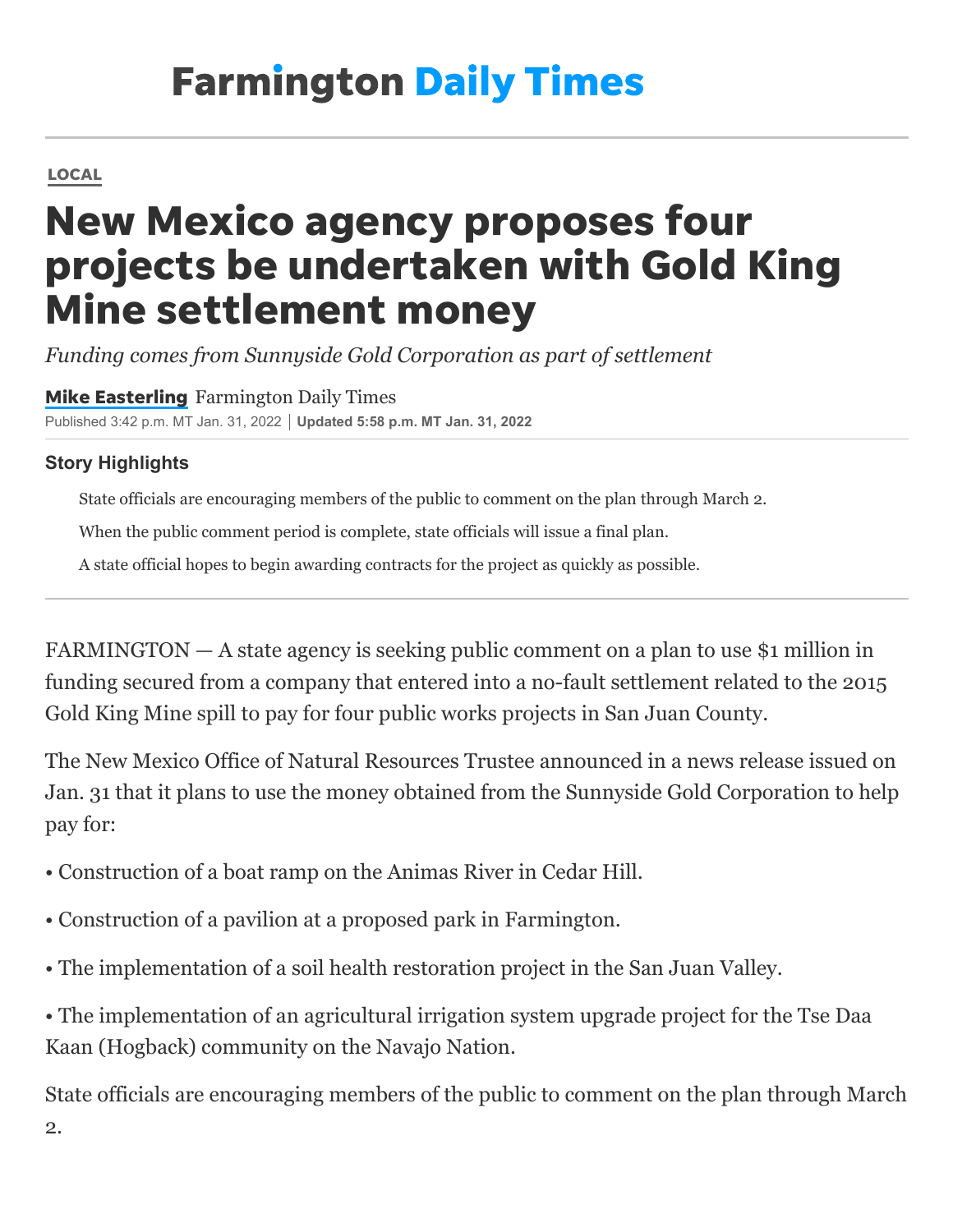Maggie Hart Stebbins, the natural resources trustee, said the list of proposed projects was compiled after her agency sent a letter to local stakeholders and published a press release on July 15, 2021, soliciting project proposals for how to spend the money.

The input received from that outreach effort was used to create a draft plan, which is the document that was released on Jan. 31.

**More:** [Farmington's Merrion Oil & Gas prepares for leadership, generational transition](https://www.daily-times.com/story/news/local/2022/01/30/farmington-merrion-oil-gas-president-t-greg-merrion-prepares-retirement/9264418002/)

"We really want these dollars to be used in a way the community supports," Hart Stebbins said.

After the public comment period has concluded, she said her agency will move quickly to conclude the process.

"We will issue a final restoration plan and promptly begin (awarding) contracts for these projects," she said.

The \$1 million sum is intended to fully fund each of the projects or pay for a portion of them in partnership with other entities. Hart Stebbins said the money would entirely cover the costs of the boat ramp and the soil health restoration project, while the state will partner with the City of Farmington on the pavilion, which is targeted for the Farmington Farmers Market site adjacent to the Farmington Museum at Gateway Park at 3041 E. Main St.

City officials have been pursuing a plan for the past few years to construct an "iconic" city park at the site that includes such a structure.

**More:**[Iconic Aztec Theater sign glows again after more than decade of darkness](https://www.daily-times.com/story/news/local/2022/01/26/aztec-city-nm-ceremony-marks-relighting-aztec-theater-sign/9229899002/)

Hart Stebbins said the draft plans calls for the remainder of the money to be used for the Hogback irrigation system upgrade, contingent on the Hogback Chapter securing additional funding for another phase of the project.

She said her agency will try to release the final restoration plan within a week of the end of the public comment period, meaning contracts for the work could begin to be awarded after that. She said her agency's goal all along has been to get the money into New Mexico and get it working for the community as quickly as possible.

"We are really excited about all four of these projects and our partners," she said, adding that the four proposed projects are highly visible and likely would be very meaningful for the people who live on the Animas and San Juan rivers.